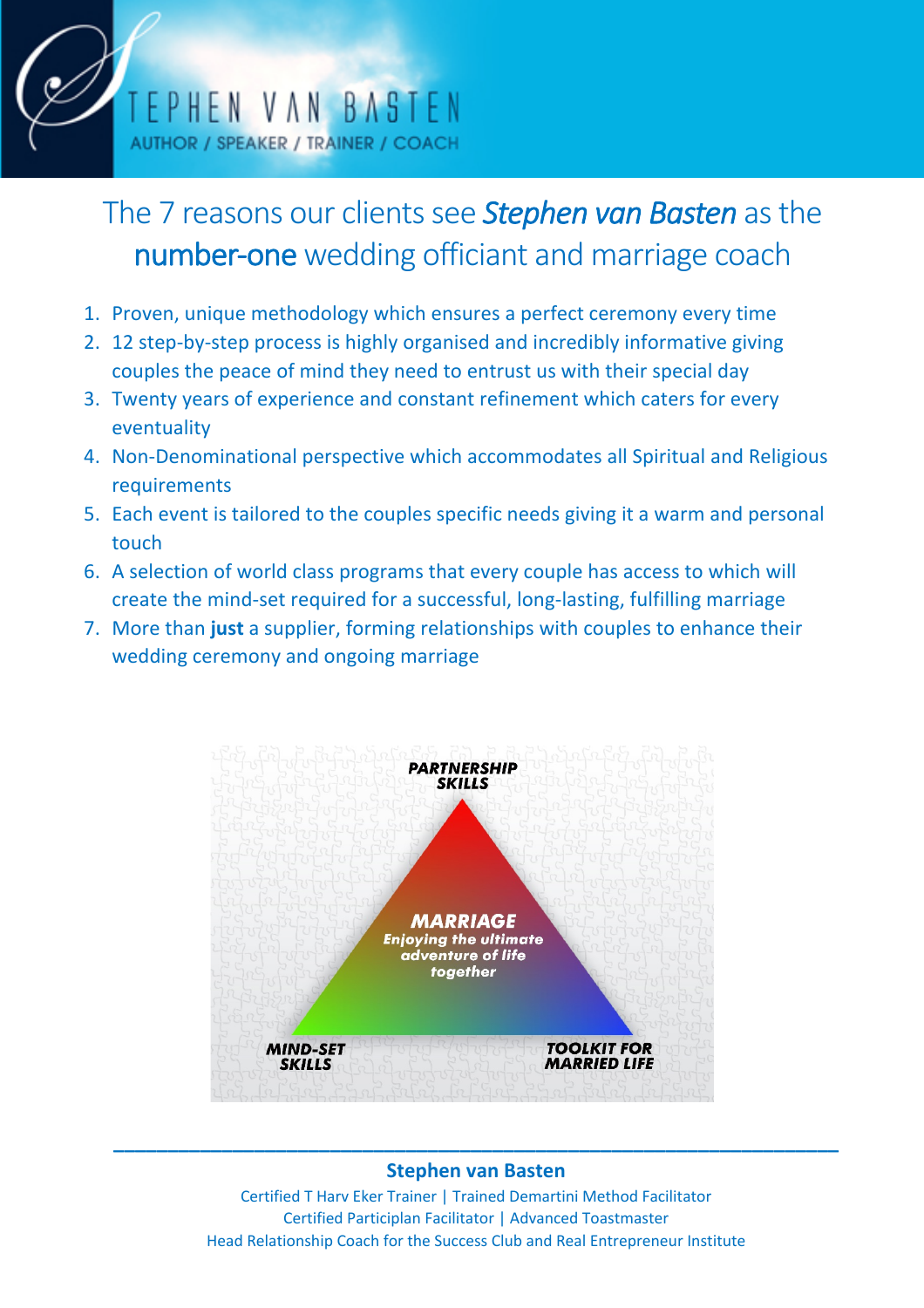#### **Vision Statement:**

- We impact the social landscape of South Africa by assisting thousands of couples to create extraordinary marriages.
- Our work with couples here in South Africa sets new global standards for other societies around the world.
- The enhanced marriages we help to create, have a knock on effect on our couples achievements and successes in all areas of their lives for generations to come.

#### **Mission Statement:**

- As a team we are committed to teaching the latest and best relationship enhancing information and creating extraordinary marriages.
- We are passionate about successful marriages and facilitating long lasting fulfilling relationships.
- We address both the inner and outer game of life and marriage to create a mindset for success.

#### **Value Proposition:**

- We deliver world class marriage seminars that creating the necessary mind-set for long lasting, fulfilling and extraordinary marriages
- We develop lifetime relationships with our couples, inspiring and encouraging them as we take the journey of life and marriage together

### **Our clients are:**

- Open minded
- Well organised
- Love learning
- Love to have fun together
- Love to experience new things together
- See each other as best friends
- See their marriage as sharing the adventure of LIFE together
- Are committed to enjoy the entire journey together, through thick and thin
- Appreciate the importance of constantly improving their marriages
- Are fully committed to making it work, no matter what
- Are willing to learn from others
- See us as more than **just** a supplier and want to form a relationship with us in order to enhance their wedding ceremony and marriage